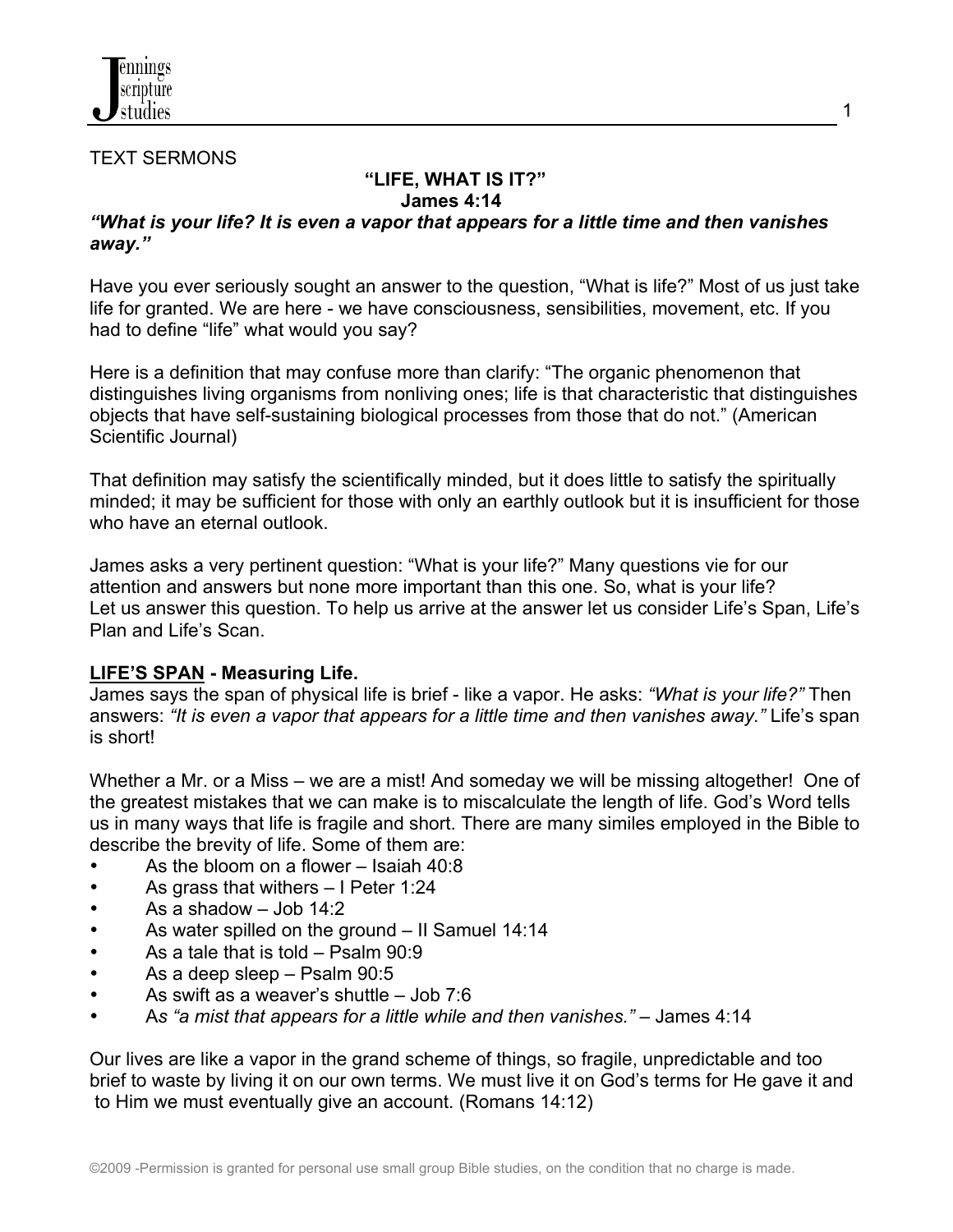**Illust.** An unknown poet wrote about the brevity of life in these words:

 *"Life at best is very brief, Like the falling of a leaf, Like the binding of a sheaf; Like the mist upon the mountain, Like the waves of the sea, So quickly the years of our lifetimes flee."*

**Illust.** Abraham Lincoln used to tell the story of a blacksmith who wasted so much time because of his indecisive nature. One day, when Lincoln was young, he was watching the blacksmith. He had a piece of iron which he had heated red-hot in his forge. He took it in the tongs and placed it on the anvil and began to shape a horseshoe.

He then changed his mind and began to reshape it into a bit for the horse's mouth. He changed his mind again and tried to shape the iron into a hinge for the barn door. But by that time the iron had cooled off to the point that he could no longer shape it with his hammer. So, taking it in the tongs he walked over to the water bucket and said, "Well, at least I can make a fizzle out of it" and stuck it down in the water where it fizzled and sent up a cloud of steam!

Many just make a fizzle out of their lives. I urge you to consider the brevity of life and make wise decisions with God's purpose for your life in mind and life will not be a fizzle!

We count our lives in years but God tells us in to "*Number our days."* (Psalm 90:12) Therefore, do not waste it! Make the most of every precious, golden minute. Benjamin Disraeli, former British Prime Minister said, "Life is too short to be little." Indeed, just because it is brief doesn't mean that it should be petty.

# **LIFE'S PLAN. The Meaning Of Life.**

ThIs second thought I give to you is articulated by James as follows: *"You ought to say, 'If it is the Lord's will, we will live and do this or that.'"* (James 4:15)

The meaning of life cannot, I repeat, cannot, be understood apart from God's plan for our lives. The Christian's life is pre-planned and prescribed by our heavenly Parent. God has a plan for our lives – it is called *"the will of God."* He made us for a purpose and only as we are fulfilling His purpose for us are we really living! And only in the will of God will life have any earthly or eternal meaning for us!

**Illust.** I want to tell you about how *not* to discover God's plan and purpose for your life. There is a book titled "*Personal Development for Smart People"* by Steve Pavlina, published by Hay House in 2008. The following information is from his web site:

"Steve's passionate pursuit of personal growth began while sitting in a jail cell. Arrested for felony grand theft at age 19 and expelled from school, the full weight of responsibility for his life came crashing down upon him. In an attempt to overcome his out-of-control kleptomania addiction, he decided the best course of action was to go to work on himself."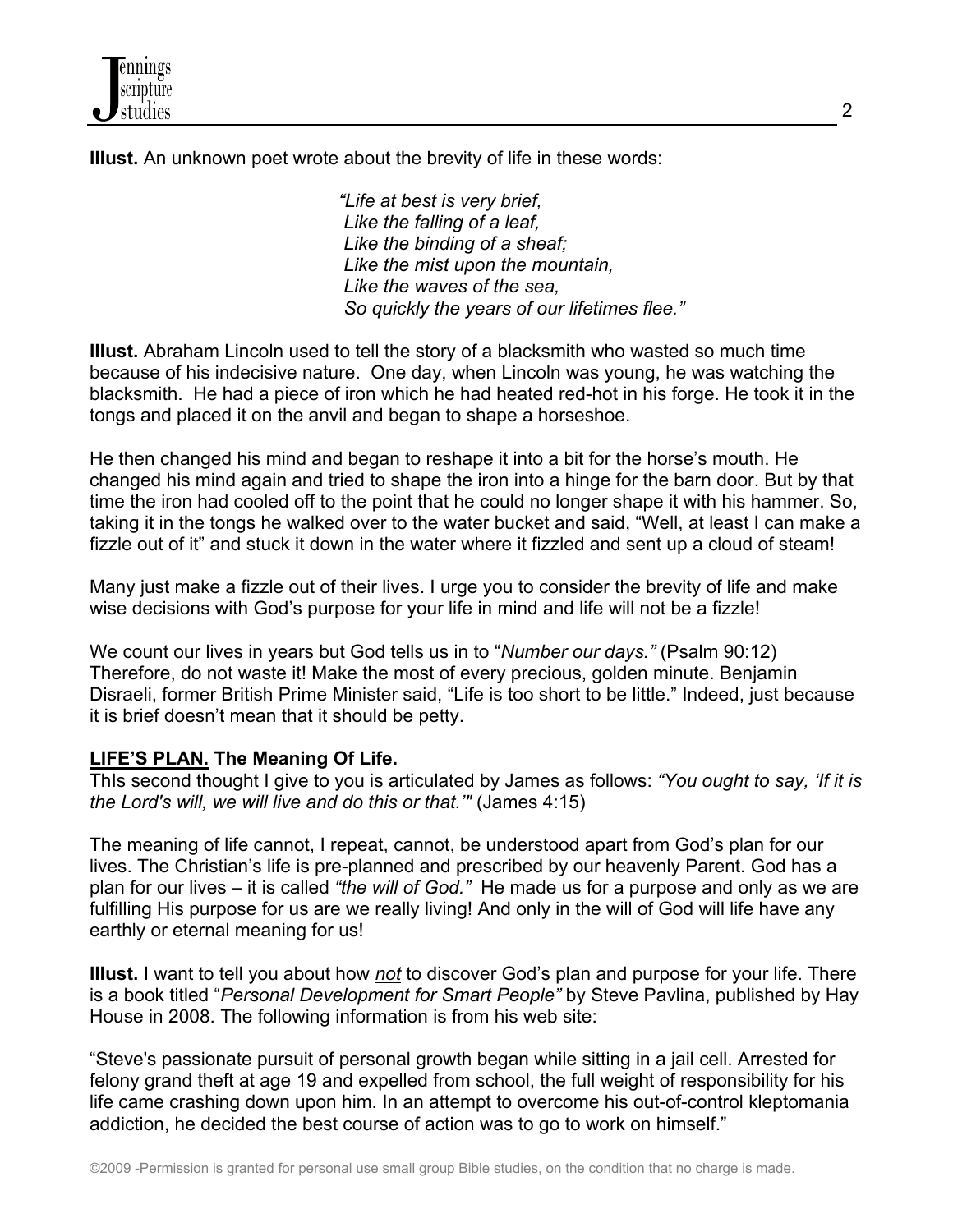He writes in his book: "If you want to discover your true purpose in life ….. Here's what to do:

- 1. Take out a blank sheet of paper or open up a word processor where you can type (I prefer the latter because it's faster).
- 2. Write at the top, "What is my true purpose in life?"
- 3. Write an answer (any answer) that pops into your head. It doesn't have to be a complete sentence. A short phrase is fine.
- 4. Repeat step 3 until you write the answer that makes you cry. This is your purpose."

Those are Steve's instructions for discovering one's purpose in life. Try and try until you cry! How sad. In view of Bible teaching, that is *not* how one goes about discovering God's plan and purpose for life. No wonder so many live "lives of quiet desperation." Why do they live such empty lives? It is basically because they do not know the meaning of life from God's perspective. If we know the meaning of life we will be sincere about discovering the purpose for our life.

There are many misgivings about the meaning of life. From our earliest school days we were misinformed, in an unintentional way, about the reality and importance of life. We were taught to sing: "Row, row, row, your boat gently down the stream; merrily, merrily, merrily, merrily, life is but a dream." Then one day we awoke to the startling realization that life is not a dream but that it is an over-whelming reality; it can be more of a nightmare than a dream sometimes; it can be sour as well as sweet and that it is both serious and sacred.

This world is filled with walking dead people who think they are living. The majority have not submitted their lives to Jesus Christ and are therefore left to try to figure out life's purpose for themselves.

**Illust.** Take the word "Life" and look at it – L.I.F.E. Rearranging the letters we can spell several different words which define many lives. Notice:

- Three of the letters spell "lie." Some people are living a lie;
- Two letters spell "if." Many are living an "iffy" sort of existence, unsure of anything;
- Three letters spell "elf." An elf is a very small being. There are those who live very small lives;
- Four letters spell "file." There are persons who just follow the crowd –they file along following the many on the Broad Way to destruction;
- One letter is "I". That is, there are those who are living a self-centered life.

It is revealing to read what some of our well known literary giants have written about what life meant to them:

- Robert Browning said, "Life is an empty dream."
- Edmund Cook, "Life is a hollow bubble."
- Shakespeare, "Life is a walking shadow."
- Colton, "Life is the jailor of the soul in this filthy prison."
- Mary Roberts Rinehart, "A little sleep, a little love, and it is all over."
- Campbell said, "Life is a dusty corridor, shut at both ends."
- Voltaire said, "We never live; we are always in the expectation of living."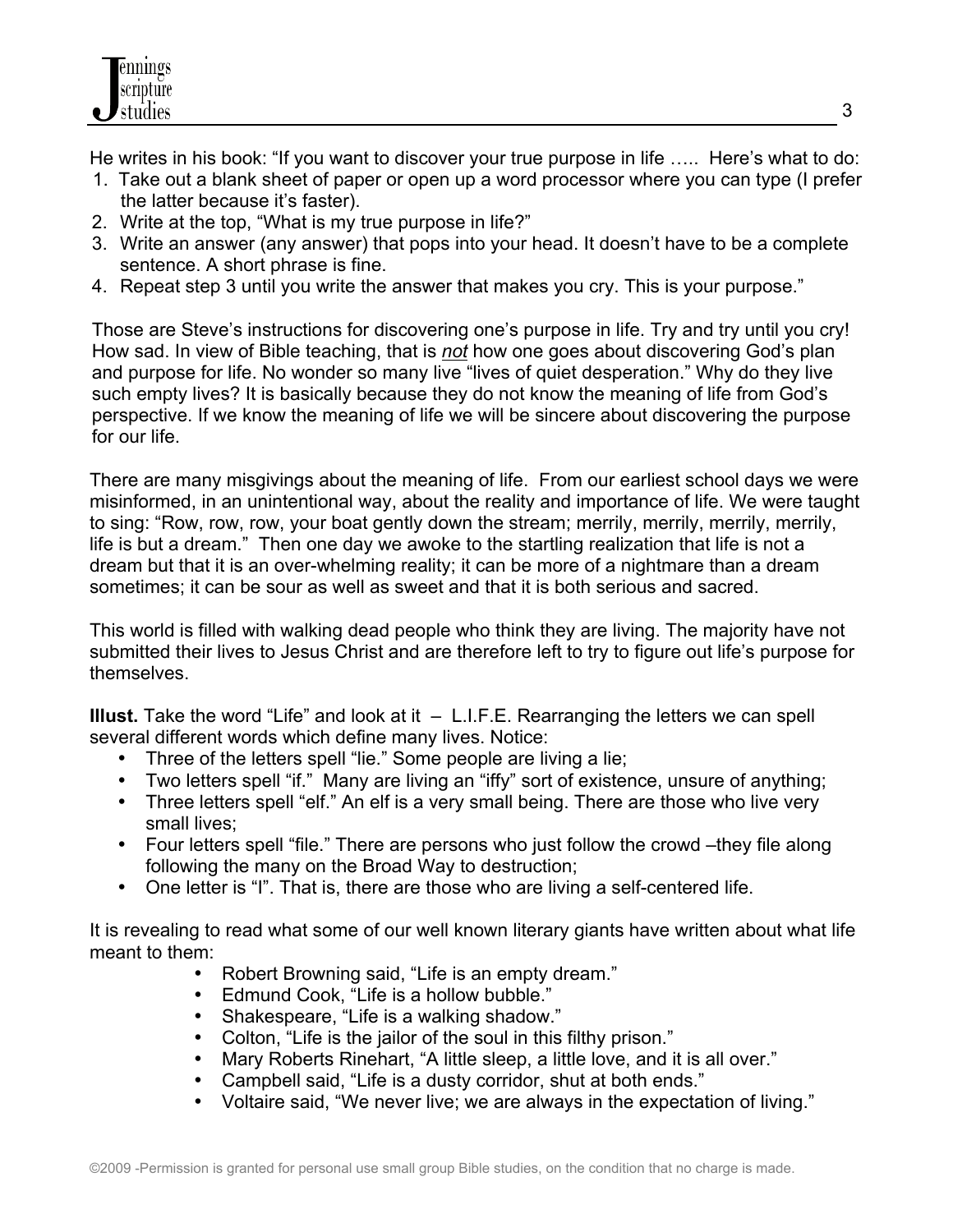What empty commentaries these statements are on the subject of our existence! How refreshing, inspiring and promising are the words of Paul who exclaimed, *"For to me, to live is Christ."* (Philippians 1:21) You see, life must have a center and the life centered in Jesus Christ is the only life that has true meaning!

Jesus said, *"I am come that they might have life and that they might have it in abundance";* (John 10:10) *"He that has the Son has life, and he that has not the Son has not life."* (I John 5:12) *"I am the Way, the Truth and the Life."* (John 14:6)

As an anonymous writer said, "Without The Way there is no going; without The Truth there is no knowing; without The Life there is no living!" Life then, is the portion of those who have been given new life by Jesus Christ. *"In Him we live, and move, and have our being."* (Acts 17:28)

**Illust.** Michelangelo, the famous painter and sculptor was challenged by his teacher to make a statue of an angel. He labored long and hard in his master's studio with hammer and chisel to produce a figure out of stone. Finally, when the day came for his teacher's inspection Michelangelo hid in a closet and watched as his teacher inspected his work. As his master walked around the sculpture, Michelangelo heard him say, "It lacks but one thing." Michelangelo went into depression. He though he had miserably failed. Finally he went to his mentor and confessed that he had hidden in a closet and observed when he came to inspect the work. He asked, "What did you mean when you said, 'It lacks but one thing?' His master teacher replied, "It lacks life! It is so real that it lacks only life!"

There are many who are good specimens of physical and moral life, but they lack one thing – spiritual life! In order to have the life that Jesus Christ imparts, they must be born into God's family. Jesus said, *"You must be born again."* (John 3:7) It is at that point that life's meaning is realized.

# **LIFE'S SCAN - Meditating on Life.**

As we have been talking about the subject of "Life", have you been scanning your life? "Scan" means: "To examine by a point-by-point observation**:** to investigate thoroughly; to examine systematically." (Webster's Dictionary) The medical profession often speaks of "CAT Scans" or "CT Scan" for short. This is X-ray imaging to thoroughly examine the body.

To scan one's life is to take an in depth look at life. Have you had a "Life Scan? From time to time we need to stop and evaluate our lives in the light of eternity. A good place to begin is literally at the beginning: *"The LORD God formed the man from the dust of the ground and breathed into his nostrils the breath of life, and the man became a living being."* (Gen. 2:7)

A "living being" created *"in the image of God."* (Gen.1:27) From the hand of God we came and to the hand of God we must return. In the interval, be it long or short, there must be a divine differentiation between an animal and a human. There must be more to life than just occupying space on planet earth for 60, 70 or 80 years.

*"Know thyself"* is an often quoted ancient Greek statement which has been attributed to at